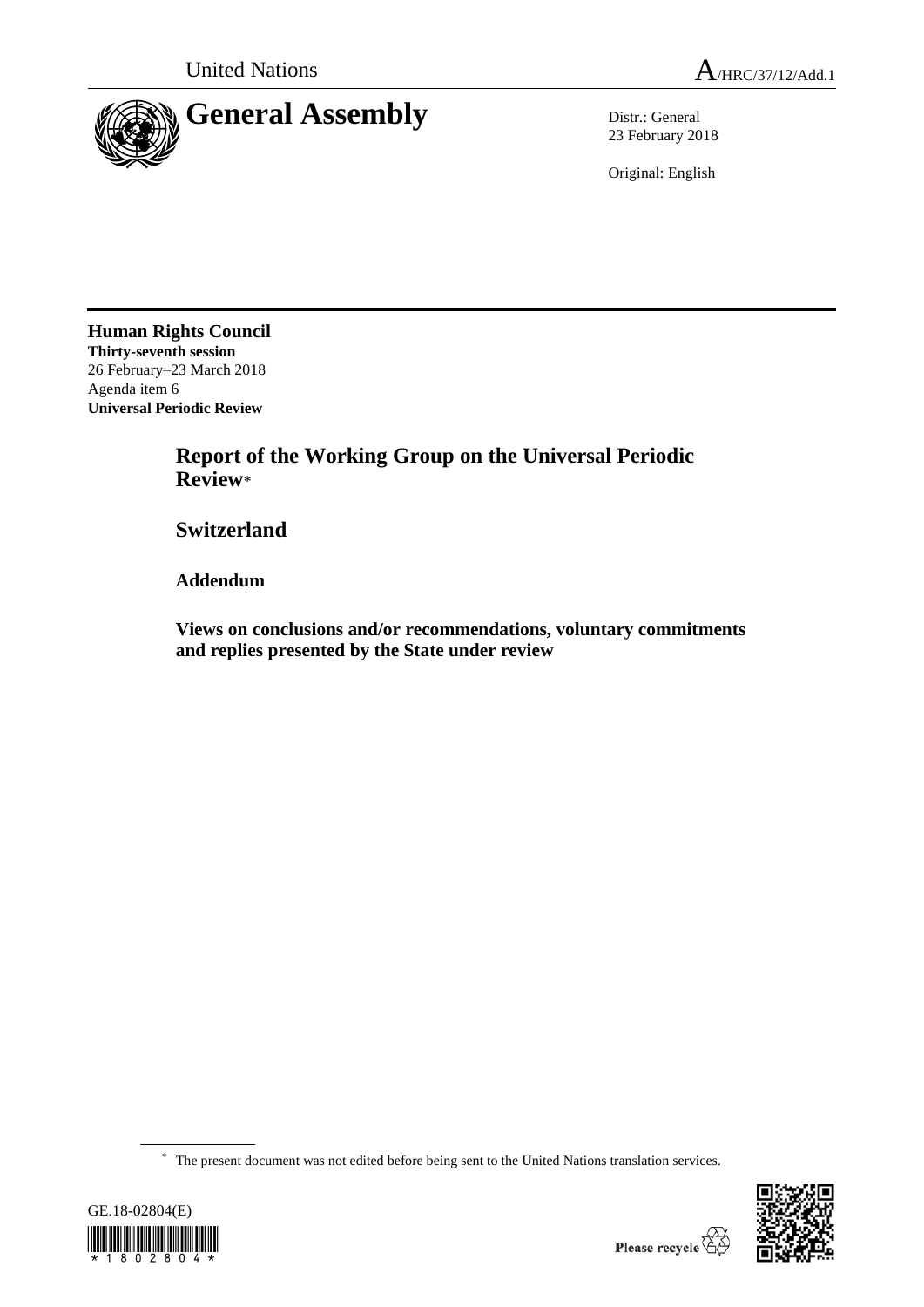1. The Universal Periodic Review (UPR) process is a high priority for Switzerland, which regards the UPR as a valuable opportunity to strengthen and foster the national debate on human rights in a transparent and inclusive manner. Switzerland is a strong supporter of the UPR process on account of its universal and equal treatment of every country. Switzerland welcomes the outcome of its third UPR cycle. Switzerland reiterates that, owing to its semi-direct and federalist system, implementation of the country's international human rights obligations lies with the competent state bodies at the federal, cantonal and municipal levels. This system allows Switzerland to respect, protect and promote human rights in an effective and efficient way.

2. On 9 November 2017, Switzerland received 251 recommendations from UN member states, of which 121 were immediately supported and 67 noted. With this document, Switzerland sets out its position and rationale on the remaining 63 recommendations, of which 40 are now supported and 23 noted. It points out that many of the supported recommendations have already been implemented (see, inter alia, 146.1–5; 146.15–19; 146.61–66; 146.116). As a result of the thorough domestic consultation process, recommendation 146.67, which was initially supported, is now noted. In sum, of the total 251 recommendations, Switzerland has supported 160 and noted 91. In conformity with its practice in regard to international obligations, Switzerland supported those recommendations which it is able to implement in due time as well as recommendations that have already been implemented.

3. True to the inclusive and participative process it adopted in preparing its national report, Switzerland undertook wide consultations with all the parties concerned, particularly with its federal entities, i.e. the cantons. The replies hereinafter reflect the opinion of the cantonal and the federal governments.

| Recommendation | <b>Swiss Position</b> | Rationale                                                                                                                                                                                                                                                                                                                                                                                                                                                 |
|----------------|-----------------------|-----------------------------------------------------------------------------------------------------------------------------------------------------------------------------------------------------------------------------------------------------------------------------------------------------------------------------------------------------------------------------------------------------------------------------------------------------------|
| 147.1          | <b>Noted</b>          | Switzerland ratifies human rights instruments which provide for<br>individual communications to human rights treaty bodies on condition<br>that experience exists with the instrument in question. Thus, the initial<br>report, submitted in June 2016 by the Committee on the Rights of<br>Persons with Disabilities, requires consideration prior to ratification of<br>the Optional Protocol. Such consideration has not yet been scheduled.           |
| 147.2          | Noted                 | See 147.1.                                                                                                                                                                                                                                                                                                                                                                                                                                                |
| 147.3          | <b>Noted</b>          | The ratification of the UNESCO Convention against Discrimination<br>in Education is not foreseen at this stage. However, Switzerland will<br>continue to combat any forms of discrimination within its education<br>system.                                                                                                                                                                                                                               |
| 147.4          | <b>Noted</b>          | Switzerland shares the goal of a world without nuclear weapons. The<br>Treaty on the Prohibition of Nuclear Weapons is a step in that<br>direction. There are, however, some points of concern, as stated in an<br>explanation of vote when the Treaty was adopted. Switzerland is<br>currently conducting an interdepartmental assessment of the Treaty<br>and its effects in order to determine its position.                                           |
| 147.5          | Supported             | Switzerland reaffirms its commitment made during its first and second<br>UPR cycles to establish a national human rights institution in line with<br>the Paris Principles. A draft law has been submitted for public<br>consultation, the evaluation of which will serve as a basis for the next<br>steps. Switzerland stresses that this acceptance does not in any way<br>prejudice the decisions to be taken by the Federal Council and<br>Parliament. |

## **List of recommendations examined by Switzerland and the position taken**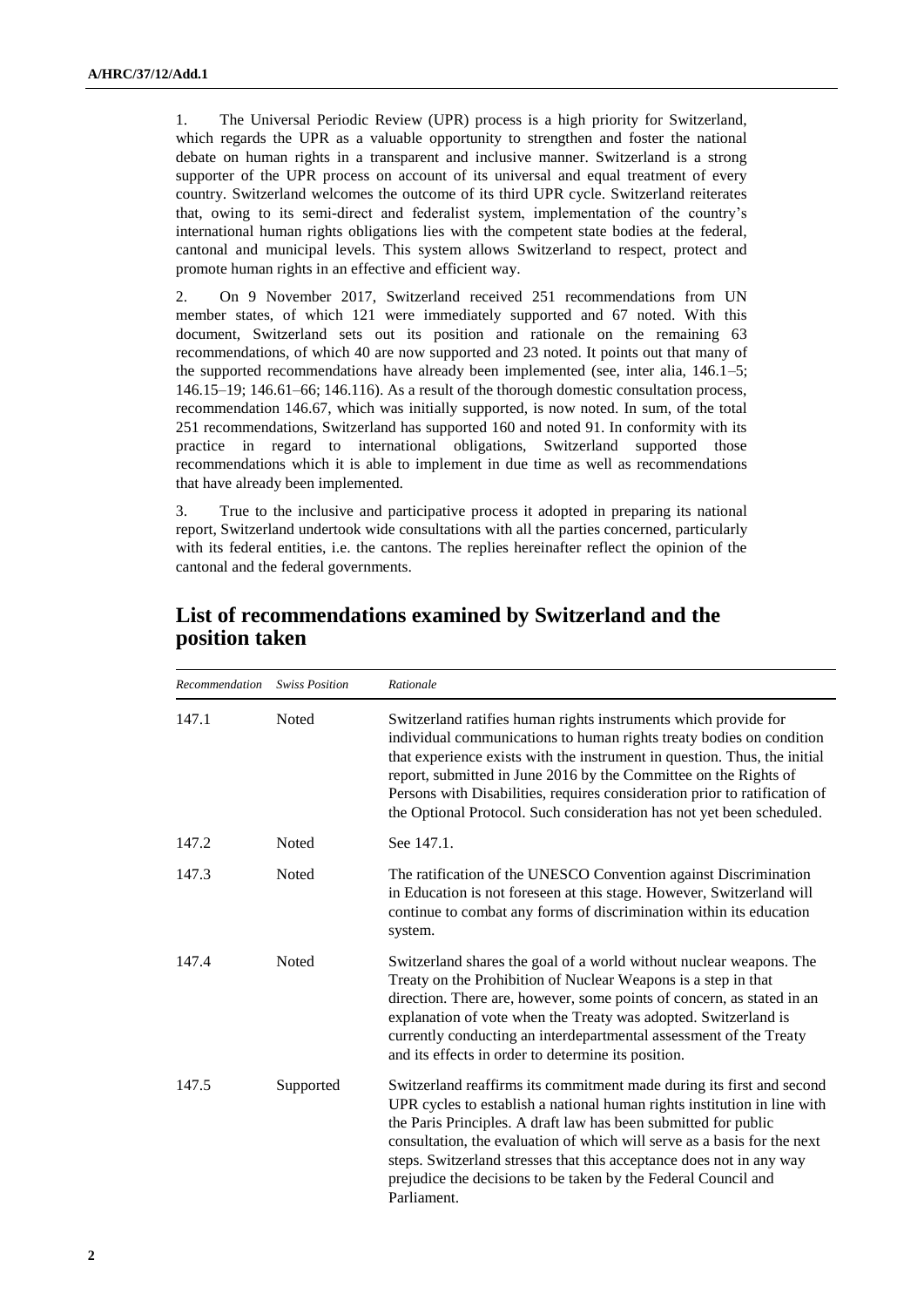| 147.6  | Supported | See 147.5.                                                                                                                                                                                                                                                                                                                                                                                                                                                                                                                                                                                                                           |
|--------|-----------|--------------------------------------------------------------------------------------------------------------------------------------------------------------------------------------------------------------------------------------------------------------------------------------------------------------------------------------------------------------------------------------------------------------------------------------------------------------------------------------------------------------------------------------------------------------------------------------------------------------------------------------|
| 147.7  | Supported | See 147.5.                                                                                                                                                                                                                                                                                                                                                                                                                                                                                                                                                                                                                           |
| 147.8  | Supported | See 147.5.                                                                                                                                                                                                                                                                                                                                                                                                                                                                                                                                                                                                                           |
| 147.9  | Supported | See 147.5.                                                                                                                                                                                                                                                                                                                                                                                                                                                                                                                                                                                                                           |
| 147.10 | Noted     | Popular initiatives must respect peremptory norms of international<br>law. Parliament rejected a proposal for legislative measures to<br>improve the compatibility of popular initiatives with non-peremptory<br>international law in 2016. The right of Swiss citizens to modify the<br>Constitution by means of a popular initiative is a fundamental element<br>of Swiss democracy. As in the past, Switzerland will honour its<br>commitments with regard to human rights and address possible<br>conflicts between its Constitution and human rights on a case-by-case<br>basis, while respecting the will of the Swiss people. |
| 147.11 | Supported | See 147.5.                                                                                                                                                                                                                                                                                                                                                                                                                                                                                                                                                                                                                           |
| 147.12 | Supported | See 147.5.                                                                                                                                                                                                                                                                                                                                                                                                                                                                                                                                                                                                                           |
| 147.13 | Supported | See 147.5.                                                                                                                                                                                                                                                                                                                                                                                                                                                                                                                                                                                                                           |
| 147.14 | Supported | See 147.5.                                                                                                                                                                                                                                                                                                                                                                                                                                                                                                                                                                                                                           |
| 147.15 | Supported | See 147.5.                                                                                                                                                                                                                                                                                                                                                                                                                                                                                                                                                                                                                           |
| 147.16 | Supported | See 147.5.                                                                                                                                                                                                                                                                                                                                                                                                                                                                                                                                                                                                                           |
| 147.17 | Supported | See 147.5.                                                                                                                                                                                                                                                                                                                                                                                                                                                                                                                                                                                                                           |
| 147.18 | Supported | See 147.5.                                                                                                                                                                                                                                                                                                                                                                                                                                                                                                                                                                                                                           |
| 147.19 | Supported | See 147.5.                                                                                                                                                                                                                                                                                                                                                                                                                                                                                                                                                                                                                           |
| 147.20 | Supported | See 147.5.                                                                                                                                                                                                                                                                                                                                                                                                                                                                                                                                                                                                                           |
| 147.21 | Supported | See 147.5.                                                                                                                                                                                                                                                                                                                                                                                                                                                                                                                                                                                                                           |
| 147.22 | Supported | See 147.5.                                                                                                                                                                                                                                                                                                                                                                                                                                                                                                                                                                                                                           |
| 147.23 | Supported | Switzerland reaffirms its commitment to present in each case the best-<br>suited national candidates for UN Treaty Body elections through an<br>adequate and merit-based selection process.                                                                                                                                                                                                                                                                                                                                                                                                                                          |
| 147.24 | Supported | See 147.5.                                                                                                                                                                                                                                                                                                                                                                                                                                                                                                                                                                                                                           |
| 147.25 | Noted     | See 147.10.                                                                                                                                                                                                                                                                                                                                                                                                                                                                                                                                                                                                                          |
| 147.26 | Noted     | See 147.10.                                                                                                                                                                                                                                                                                                                                                                                                                                                                                                                                                                                                                          |
| 147.27 | Supported | Switzerland takes the implementation of its international human rights<br>obligations very seriously. The Confederation has established an<br>'interdepartmental core group on human rights policy' (KIM) to<br>coordinate human rights policy issues and the reporting thereof,<br>including on the follow-up to recommendations, to international<br>human rights treaty bodies at the federal and cantonal levels.                                                                                                                                                                                                                |
| 147.28 | Supported | Existing measures taken in the context of cantonal integration<br>programmes to encourage peaceful coexistence are considered to be<br>sufficient, and Switzerland has not identified any need to expand<br>these.                                                                                                                                                                                                                                                                                                                                                                                                                   |
| 147.29 | Noted     | Switzerland considers that Art. 261bis of the Swiss Penal Code<br>provides exhaustive legal protection against discrimination.                                                                                                                                                                                                                                                                                                                                                                                                                                                                                                       |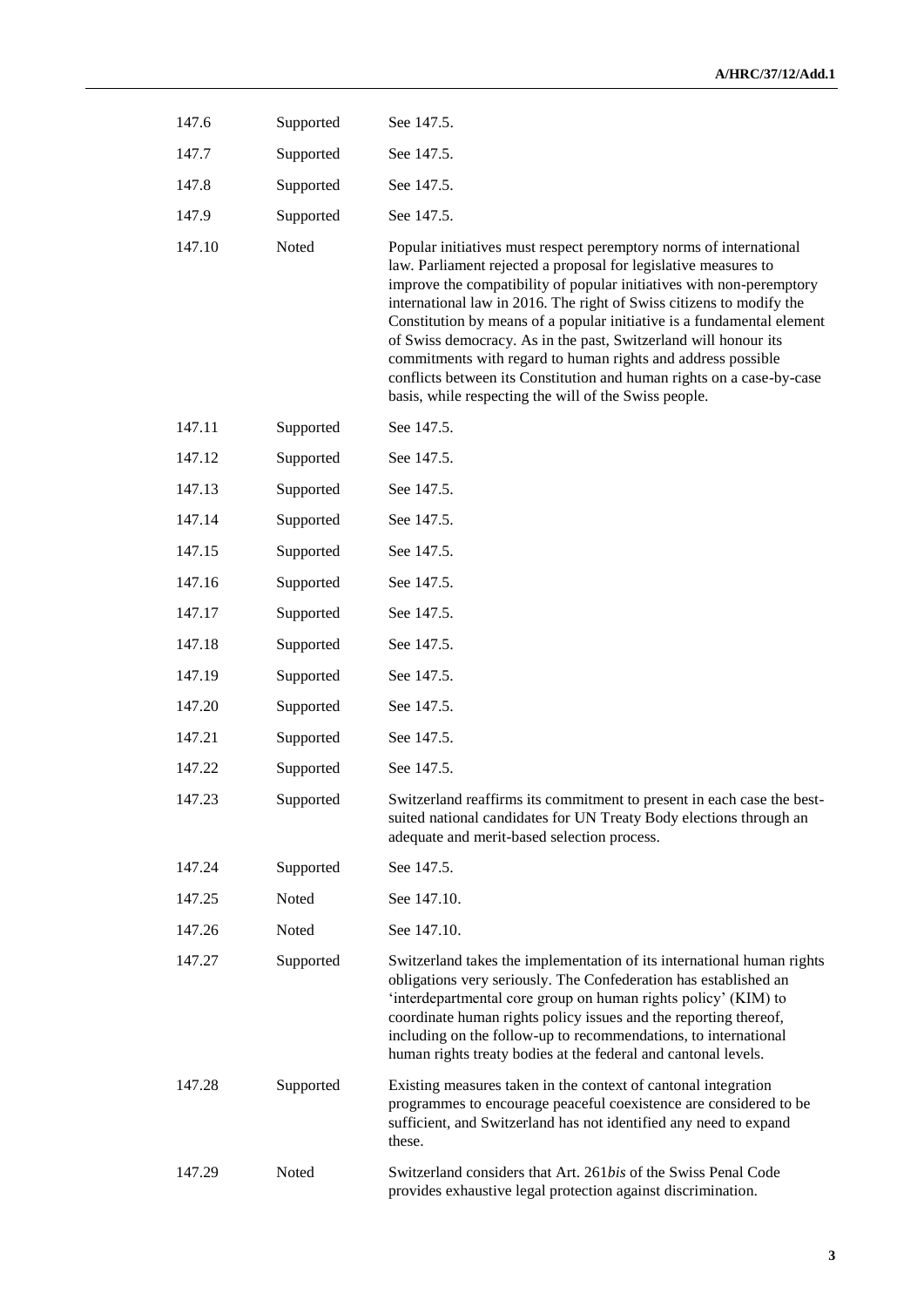| 147.30 | Supported | A comprehensive national security concept to protect any minorities<br>considered to be threatened, including the financial means to sustain<br>preventive measures, is in preparation. Its adoption is planned for<br>2018.                                                                                                                                                                                                                                                                                 |
|--------|-----------|--------------------------------------------------------------------------------------------------------------------------------------------------------------------------------------------------------------------------------------------------------------------------------------------------------------------------------------------------------------------------------------------------------------------------------------------------------------------------------------------------------------|
| 147.31 | Supported | Measures to protect against any form of racial and religious<br>discrimination are provided for at all state levels. They are amended<br>where necessary. In November 2017, Switzerland adopted a national<br>action plan against radicalisation and violent extremism, which<br>contributes to the prohibition of any kind of discrimination.                                                                                                                                                               |
| 147.32 | Supported | Switzerland will continue its efforts to prevent any form of<br>discrimination based on sexual orientation and gender identity,<br>including through cantonal integration programmes. Measures<br>specifically targeting children and young people are encouraged by<br>the Swiss law on the promotion of extra-curricular activities for<br>children and adolescents.                                                                                                                                       |
| 147.33 | Noted     | Swiss law already provides for various means of protection against<br>discrimination based on sexual orientation and gender identity. In<br>addition, the Federal Council agreed to evaluate possible areas, where<br>additional legal measures against discrimination are necessary. A<br>parliamentary committee has started a public consultation on a<br>legislative proposal to include discrimination based on sexual<br>orientation in Art. 261 <i>bis</i> of the Swiss Penal Code.                   |
| 147.34 | Supported | The new law on adoption allows same-sex couples to adopt their<br>registered partner's children. Furthermore, Parliament is currently<br>examining the possibility of allowing same-sex marriage.                                                                                                                                                                                                                                                                                                            |
| 147.35 | Noted     | Rather than adopting a national action plan to promote the rights of<br>the LGBTI community, Switzerland considers it more efficient and<br>effective to support concrete projects and organisations, particularly at<br>the local level.                                                                                                                                                                                                                                                                    |
| 147.36 | Noted     | Police and judicial authorities receive training on human rights issues.<br>Specific training in regard to transgender persons is not foreseen.                                                                                                                                                                                                                                                                                                                                                              |
| 147.37 | Noted     | Switzerland will continue to protect the human rights of the LGBTI<br>community. Various measures are being discussed, such as facilitating<br>the change of legal gender and name in the civil register. Police and<br>judicial authorities receive training on human rights issues, but no<br>particular training regarding transgender persons is foreseen.                                                                                                                                               |
| 147.38 | Noted     | Switzerland has recently adopted a national action plan for the<br>implementation of the UN Guiding Principles on Business and Human<br>Rights (NAP/BHR). It contains mutually supportive binding and non-<br>binding measures improving the protection of human rights in the<br>context of business activities. For the time being, Switzerland<br>considers a comprehensive and legally binding human rights due<br>diligence or liability clause for multinational enterprises to be too<br>restrictive. |
| 147.39 | Supported | Switzerland will intensify its oversight over Swiss companies in<br>general in the context of the implementation of the NAP/BHR, which<br>also includes several political instruments to promote the respect for<br>human rights by businesses operating in conflict areas.                                                                                                                                                                                                                                  |
| 147.40 | Noted     | See 147.38.                                                                                                                                                                                                                                                                                                                                                                                                                                                                                                  |
| 147.41 | Noted     | See 147.38.                                                                                                                                                                                                                                                                                                                                                                                                                                                                                                  |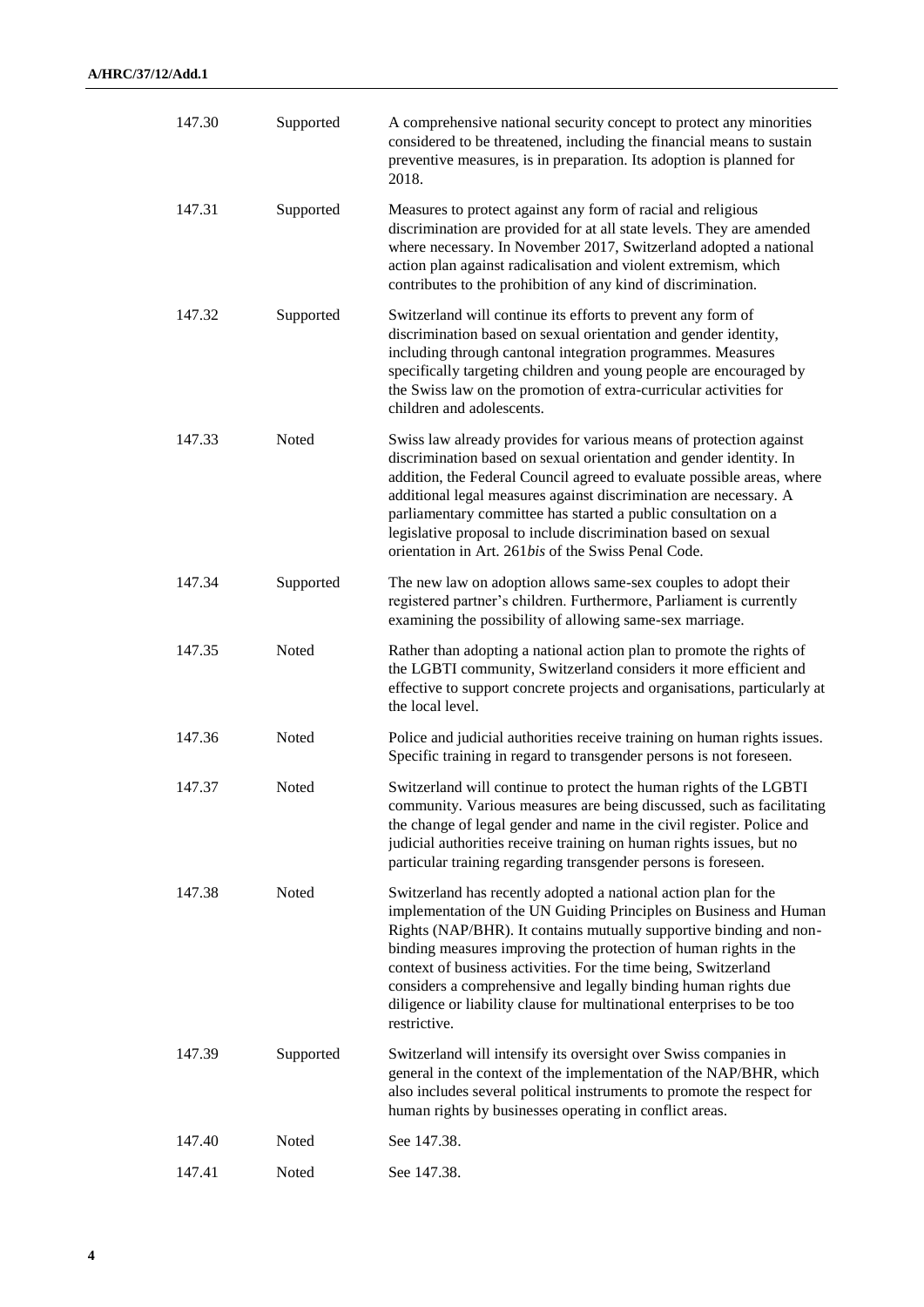| 147.42 | Noted     | See 147.38.                                                                                                                                                                                                                                                                                                                                                                                                                                                                                                                                                                                                                                                                           |
|--------|-----------|---------------------------------------------------------------------------------------------------------------------------------------------------------------------------------------------------------------------------------------------------------------------------------------------------------------------------------------------------------------------------------------------------------------------------------------------------------------------------------------------------------------------------------------------------------------------------------------------------------------------------------------------------------------------------------------|
| 147.43 | Supported | Various measures have been taken, such as the construction of new<br>detention facilities, in order to reduce overcrowding in pre-trial<br>detention facilities. Moreover, cantonal law enforcement authorities<br>have set up the organisation "Santé Prison Suisse" to standardise<br>health conditions in Swiss prisons.                                                                                                                                                                                                                                                                                                                                                           |
| 147.44 | Supported | Cantons consider the separation of women and men as well as<br>children and adult prisoners to be a priority. Corresponding measures<br>have been taken by the cantonal conference of police and justice<br>directors (KKJPD).                                                                                                                                                                                                                                                                                                                                                                                                                                                        |
| 147.45 | Noted     | According to Commission Recommendation (EU) 2017/432 on the<br>Return Directive (2008/115/EC), an absolute prohibition of<br>administrative detention of minors is not feasible. However, the<br>special needs of minors are always taken into account and the Federal<br>Act on Foreign Nationals prohibits administrative detention of minors<br>under 15 years.                                                                                                                                                                                                                                                                                                                    |
| 147.46 | Supported | Switzerland adopted the national action plan to combat human<br>trafficking in 2017–2020 and advised all cantons to implement the<br>'COMPETO process', which aims to facilitate the issuing of residence<br>permits to victims of human trafficking. In doing so, it reaffirmed its<br>commitment to remove structural and individual obstacles to work<br>and education for migrants through administrative and legal measures<br>and to combat racial discrimination.                                                                                                                                                                                                              |
| 147.47 | Supported | Switzerland reaffirms its commitment to combat discrimination and<br>has established a roadmap for the implementation of CEDAW<br>Recommendations. Furthermore, Switzerland will continue to take<br>effective measures to combat domestic violence at both the federal<br>and cantonal levels, for example through its implementation of the<br><b>Istanbul Convention.</b>                                                                                                                                                                                                                                                                                                          |
| 147.48 | Noted     | Switzerland considers its current systems to be sufficient and has not<br>identified any need to expand them.                                                                                                                                                                                                                                                                                                                                                                                                                                                                                                                                                                         |
| 147.49 | Supported | Switzerland is committed to promoting gender equality in all areas of<br>life and to effectively implement the federal law on gender equality,<br>specifically through financing gender equality programmes. In<br>addition, measures have been taken to eliminate gender-specific<br>discrimination in social security systems, such as old-age and<br>invalidity pension schemes. Gender budgeting is applied in<br>international cooperation as a component of governance programmes<br>at local level. Furthermore, the recently adopted gender strategy for<br>Switzerland's foreign policy and international cooperation takes SDG<br>5 of the 2030 Agenda as a starting point. |
| 147.50 | Supported | Switzerland continues its efforts to promote a balanced representation<br>of men and women in leadership positions. The Swiss Confederation<br>as an employer sets target values for women and men, in general and<br>at management levels, for each legislative period. It will continue its<br>awareness-raising as well as measures for reconciliation of work,<br>private and family life. Furthermore, a proposal to revise Swiss<br>company law, including gender targets for the board of directors and<br>management board, is pending in Parliament.                                                                                                                         |
| 147.51 | Supported | See 147.50.                                                                                                                                                                                                                                                                                                                                                                                                                                                                                                                                                                                                                                                                           |
| 147.52 | Supported | Several cantons are already applying measures to promote gender<br>equality. Moreover, the Federal Council has proposed modifying the                                                                                                                                                                                                                                                                                                                                                                                                                                                                                                                                                 |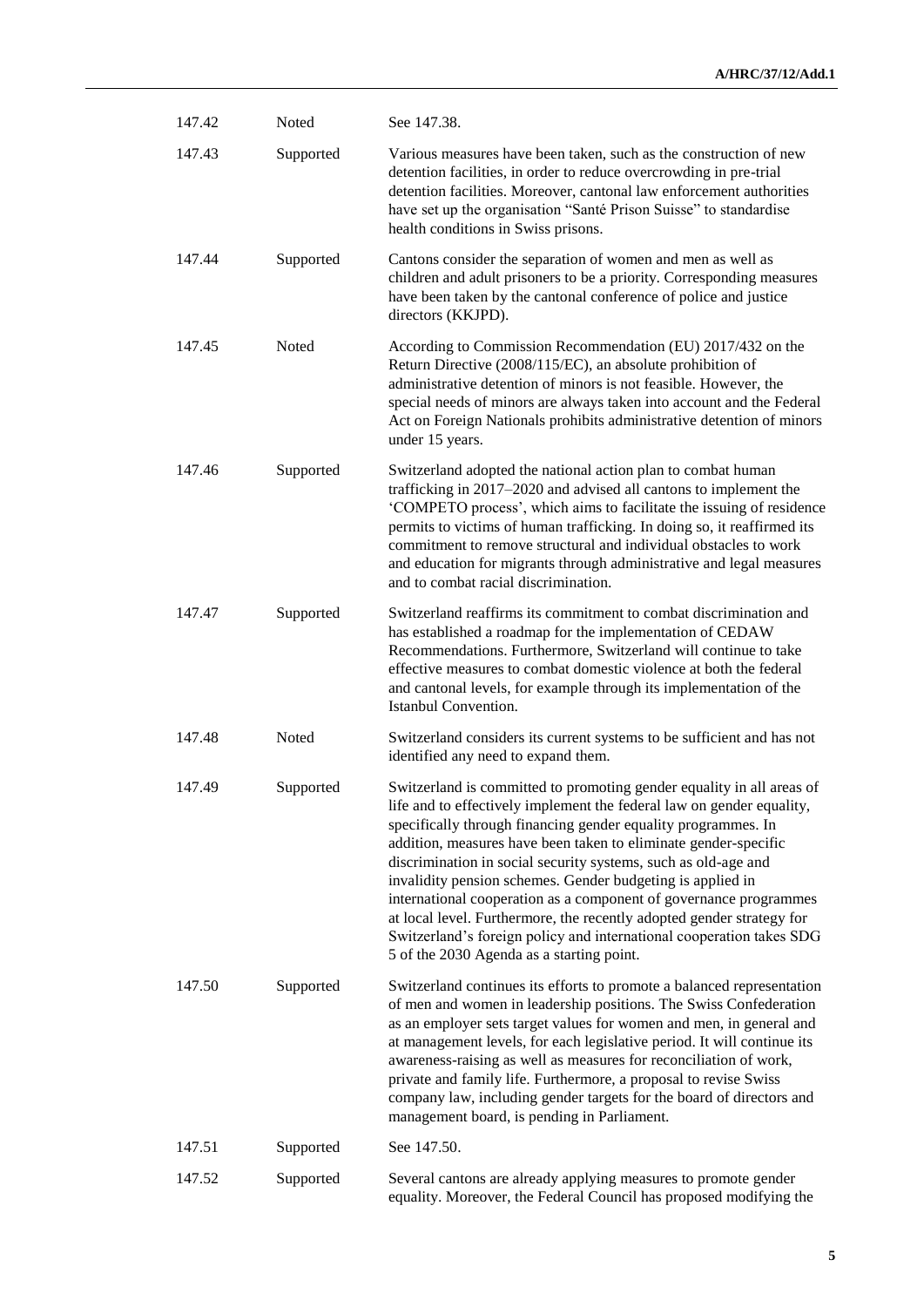|        |           | Gender Equality Act with a view to obliging companies with more<br>than 50 employers to conduct a wage gap analysis every four years,<br>and to include a representation threshold in the revised company law.<br>These two bills are pending in Parliament. However, in certain areas,<br>mandatory measures are already in place, for example with regard to<br>payments and membership in extra-parliamentary commissions.                                                                                                                                                                              |
|--------|-----------|------------------------------------------------------------------------------------------------------------------------------------------------------------------------------------------------------------------------------------------------------------------------------------------------------------------------------------------------------------------------------------------------------------------------------------------------------------------------------------------------------------------------------------------------------------------------------------------------------------|
| 147.53 | Noted     | Switzerland will continue its efforts in this regard. However, a recent<br>parliamentary decision does not allow for any expansion of this<br>engagement.                                                                                                                                                                                                                                                                                                                                                                                                                                                  |
| 147.54 | Supported | Switzerland continues its measures to strengthen the participation of<br>women and young people. The Gender Equality Act and the Swiss<br>Constitution prohibit any form of discrimination based on gender.<br>Switzerland has reaffirmed its commitment to combat any form of<br>gender-based violence by ratifying the Istanbul Convention. Several<br>implementation measures, such as the amendments of the Civil Code,<br>Civil Procedure Code, Penal Code and Military Penal Code improving<br>the protection of victims of violence, including gender-based<br>violence, are pending in Parliament. |
| 147.55 | Noted     | See 147.53.                                                                                                                                                                                                                                                                                                                                                                                                                                                                                                                                                                                                |
| 147.56 | Supported | Several Swiss laws (e.g. Gender Equality Act, labour law) aim to<br>protect the rights of women in the labour market. The National<br>Programme on the Prevention of Poverty includes different measures<br>(e.g. social and professional integration, housing and childcare<br>support) to reduce poverty among vulnerable groups, which include<br>but are not limited to women.                                                                                                                                                                                                                         |
| 147.57 | Noted     | A popular initiative demanding a four-week paternity leave has been<br>submitted. The Federal Council has decided to recommend rejection<br>of this initiative. In addition, Parliament has recently rejected the<br>introduction of paternity leave.                                                                                                                                                                                                                                                                                                                                                      |
| 147.58 | Noted     | Switzerland considers its current systems to be sufficient and has not<br>identified any need to expand them.                                                                                                                                                                                                                                                                                                                                                                                                                                                                                              |
| 147.59 | Noted     | The protection of the rights of migrant persons with disabilities and<br>special needs (PWDs) is a concern for Switzerland. A comprehensive<br>legal framework is in force. Instead of adopting further laws,<br>Switzerland prefers to enhance protection by raising the awareness for<br>the needs of migrant PWDs. The new asylum system takes into<br>account the special needs of asylum seekers with disabilities, and<br>further measures to protect their rights can be taken on a case-by-case<br>basis.                                                                                          |
| 147.60 | Supported | The standards of human rights are high in Switzerland. This situation<br>is beneficial for all population groups, including migrants. Moreover,<br>Switzerland is committed, at both national and international levels, to<br>protecting the human rights of migrants. It will continue its efforts in<br>this regard.                                                                                                                                                                                                                                                                                     |
| 147.61 | Supported | The revised Asylum Act is consistent with the recommendations of<br>Swiss Refugee Aid regarding unaccompanied minors. It guarantees,<br>for example, legal representation throughout the entire procedure as<br>well as access to health services and basic education. The specific<br>needs of unaccompanied minors are systematically taken into account.<br>However, it is not foreseen to revise the Asylum Act in a way to<br>oblige the cantons to fulfil the recommendations of the Swiss Refugee<br>Aid concerning youth protection, welfare, accommodation and care.                              |